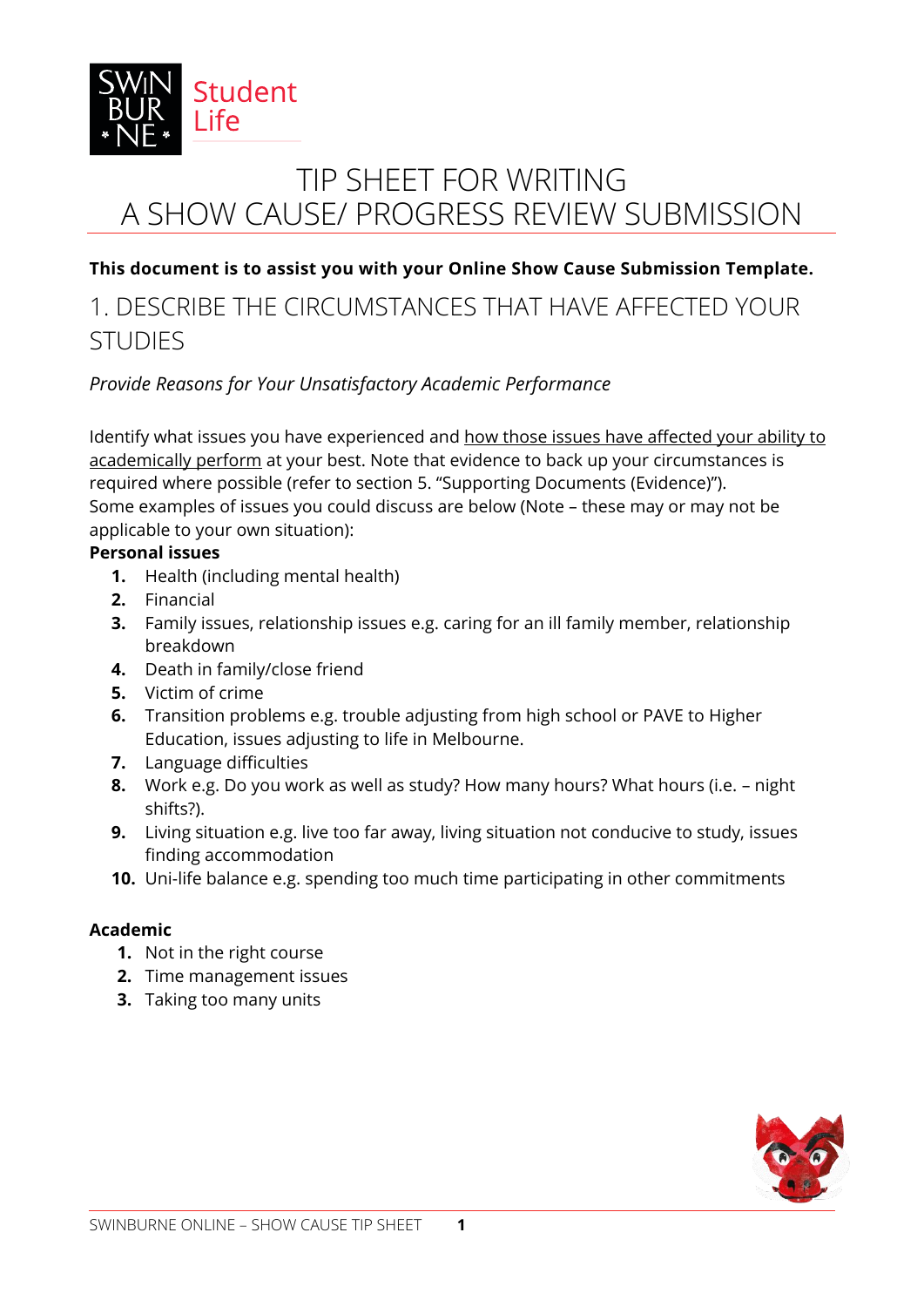## 2. DESCRIBE ANYTHING YOU HAVE DONE TO OVERCOME THESE CIRCUMSTANCES

### *List Strategies to Overcome Your Circumstances*

Address the points identified in section one and explain what you will/have put in place to rectify or manage these issues.

Investigate Swinburne services available to online students and find out how these can assist you:

- Student Advisors, Student Coaches and eLearning Advisors (eLAs): <https://www.swinburneonline.edu.au/support/university-student-support>
- Counselling is also available for Swinburne Online students through the Swinburne Website: [https://www.swinburne.edu.au/current-students/student-services](https://www.swinburne.edu.au/current-students/student-services-support/health/counselling/)[support/health/counselling/](https://www.swinburne.edu.au/current-students/student-services-support/health/counselling/)

Some examples of strategies are listed below, for your reference. Please remember, you should back up your claims with evidence.

#### **Personal issues**

- **1.** Health (including mental health)- link in with health services. If the issues are ongoing, is registration with the AccessAbility service is suitable for you [https://www.swinburne.edu.au/life-at-swinburne/student-support](https://www.swinburne.edu.au/life-at-swinburne/student-support-services/accessibility-services/)[services/accessibility-services/](https://www.swinburne.edu.au/life-at-swinburne/student-support-services/accessibility-services/)
- **2.** Financial- acquire financial advice from a Student Equity Adviser Visit their website at: [https://www.swinburne.edu.au/life-at-swinburne/student](https://www.swinburne.edu.au/life-at-swinburne/student-support-services/financial-support-advice/)[support-services/financial-support-advice/](https://www.swinburne.edu.au/life-at-swinburne/student-support-services/financial-support-advice/) or email<equity@swinburne.edu.au>
- **3.** Family issues, relationship issues e.g. worried about an ill family member, relationship breakdown- link in with counselling at Wellbeing: https://www.swinburne.edu.au/current-students/student-servicessupport/health/counselling/
- **4.** Death of family member/close friend –link in with counselling or take a Leave Of Absence to allow time to grieve (link provided above)
- **5.** Victim of crime- link in with 'victims of crime', counselling, Student Life free legal service legal service: [https://www.swinburne.edu.au/life-at-swinburne/student](https://www.swinburne.edu.au/life-at-swinburne/student-support-services/legal-advice-for-students/)[support-services/legal-advice-for-students/](https://www.swinburne.edu.au/life-at-swinburne/student-support-services/legal-advice-for-students/)
- **6.** Transition problems –link in with the Student Success Coaches or Academic Development Advisors (links provided above). Join a club or sport to find your bearings in Melbourne and meet new friends: [https://www.swinburne.edu.au/life](https://www.swinburne.edu.au/life-at-swinburne/clubs-societies-student-organisations/)[at-swinburne/clubs-societies-student-organisations/](https://www.swinburne.edu.au/life-at-swinburne/clubs-societies-student-organisations/)
- **7.** Language difficulties- Contact a Learning and Academic Skills (LAS) Advisor to discuss and improve your learning strategies.

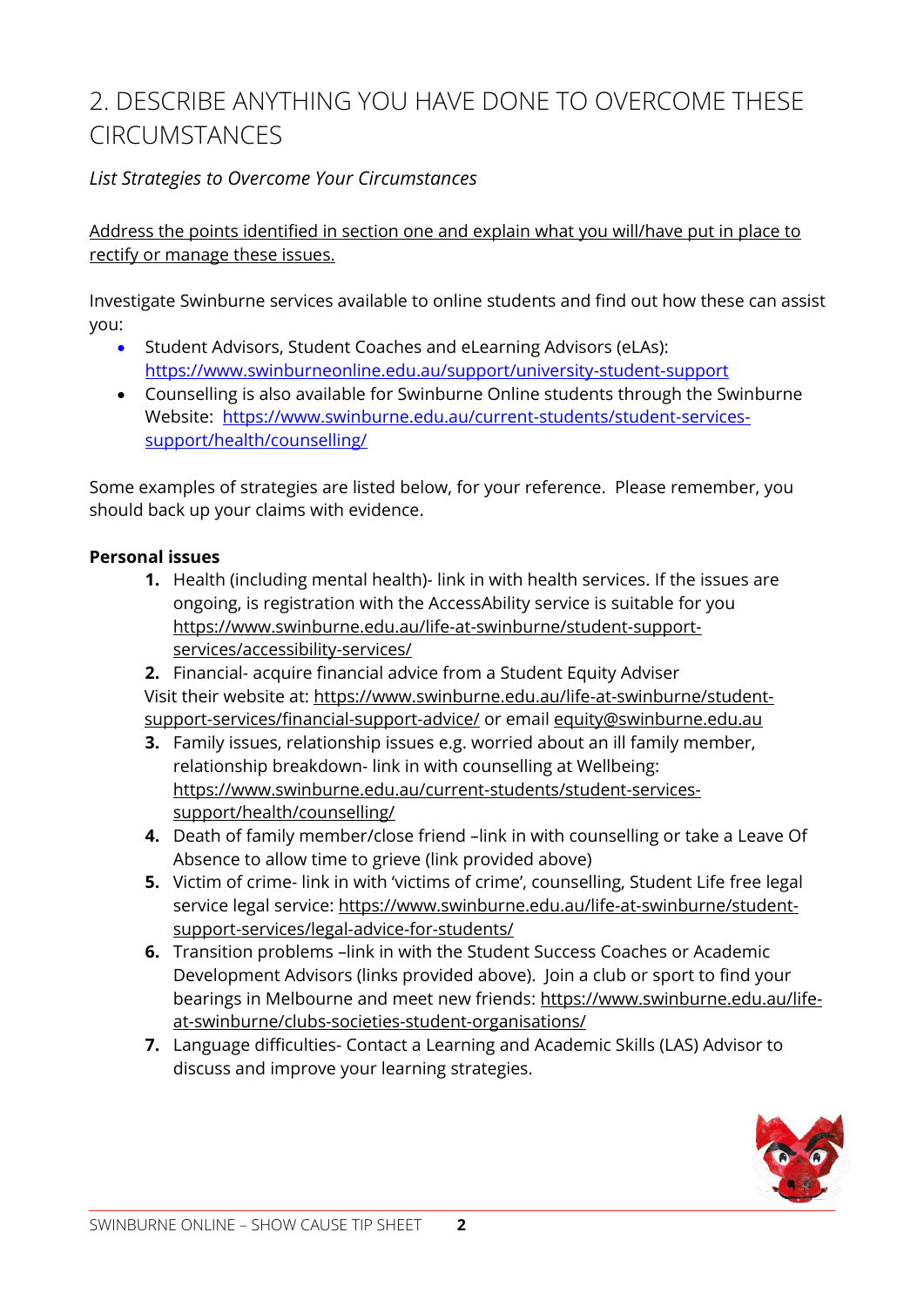https://www.swinburne.edu.au/current-students/study-support/improveskills/book-appointment/

- **8.** Work –cut down your hours or resign to focus on study
- **9.** Living situation relocate closer to University, move to a more studious environment, allocate a study location or station?
- **10.** Uni-life balance make a study schedule and planner

### **Academic**

- **1.** Not in the right course- speak to a Student Advisor at SOL or Career Consultant to discuss future goals and if changing course is suitable [https://www.swinburne.edu.au/life-at-swinburne/careers-employment/career](https://www.swinburne.edu.au/life-at-swinburne/careers-employment/career-services/)[services/](https://www.swinburne.edu.au/life-at-swinburne/careers-employment/career-services/)
- **2.** Time management issues book in with a student coach to discuss strategies.
- **3.** Taking too many units –consider reducing your study load (if eligible)

## 3. PRIOR PROGRESS REVIEW STATUS

- **1.** If you have had a previous show cause notification and are currently on conditions, did you meet the conditions? If not, you need to explain why.
- **2.** If you have not had to show cause before simply write "I have not had to show cause previously".

### 4. ADDITIONAL INFORMATION THAT MAY ASSIST THE PROGRESS REVIEW

- Discuss your ideal outcome or what you wish to do For example:
	- o Take a Leave of Absence for XX teaching periods to save money/ resolve personal issues
	- o Go part-time to manage the study load better
	- o Continue studying full time with ongoing counselling and student coach management.
- Discuss your goals and inspirations
	- o Why are you taking this course? What are your career goals? If you have completed many units successfully, it can be worthwhile mentioning this, to demonstrate that you are capable of being a successful student. Essentially, demonstrate your passion for the course and Swinburne.